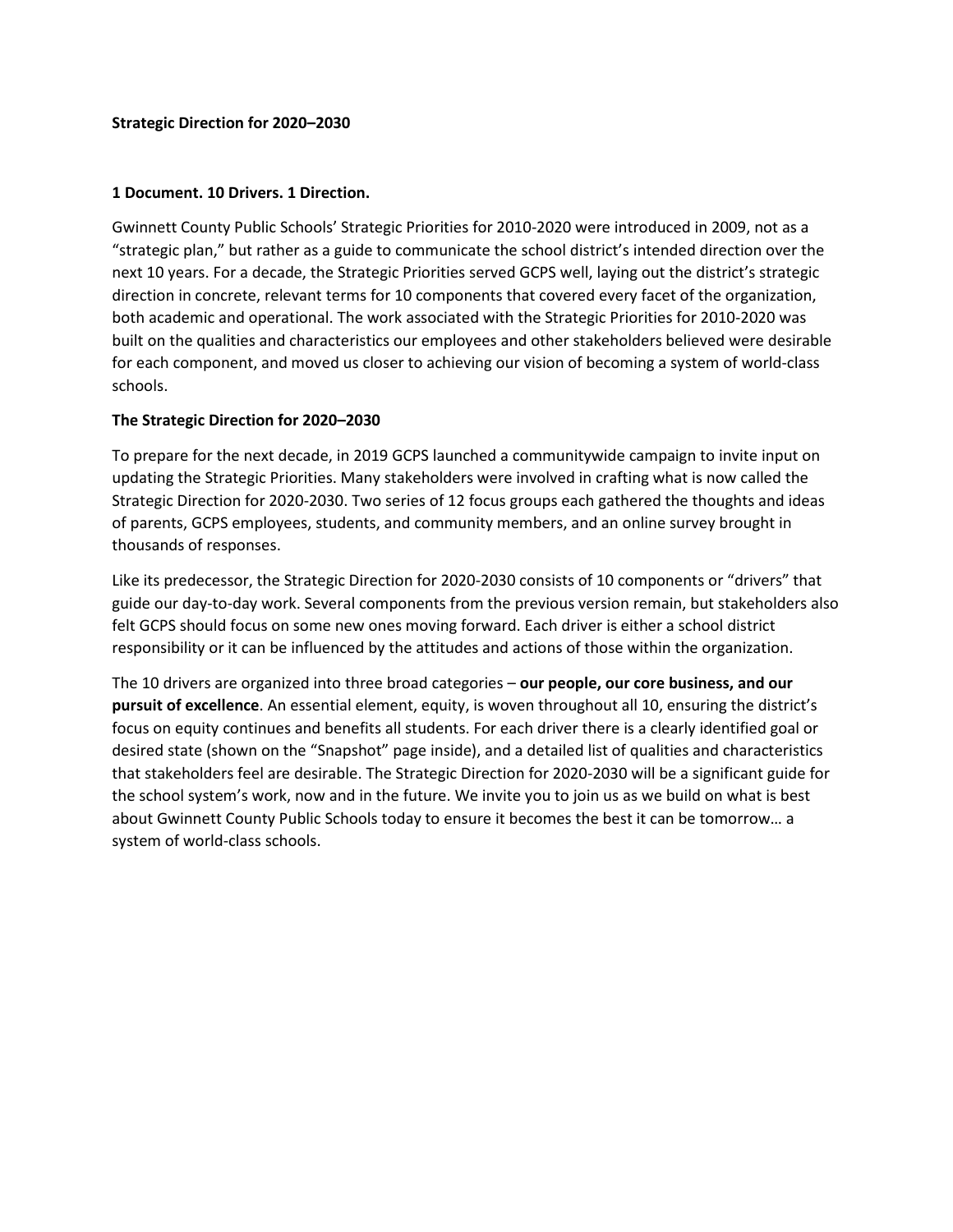# **A Deeper Dive into GCPS' Strategic Direction for 2020–2030**

# **Our People...**

The success of Gwinnett County Public Schools and, ultimately, its ability to become a system of worldclass schools is based on the contributions, collaboration, and progress of its people, specifically its students, families, and employees.

# **Students**

Throughout their time in our schools, students will…

- Be engaged learners who reach their full potential.
- Learn to think critically, solve problems, collaborate, and communicate well.
- Develop a keen sense of curiosity and the imagination and adaptability to thrive.
- Become critical consumers and responsible producers of information.
- Take responsibility for their learning, their behavior, and the decisions they make.
- Develop as well-rounded individuals— academically, socially, and emotionally.
- Engage respectfully with people of different beliefs and backgrounds.
- Cultivate the interpersonal skills that will equip them for success as leaders and team members in a global economy.
- Develop the resilience, flexibility, and capacity for lifelong learning necessary for continuous growth throughout adulthood.
- Be people of good character—honest, trustworthy, kind, unselfish, and considerate of others.
- Contribute to the community's quality of life through their civic involvement and service, taking pride in their school, community, and country.

# **Employees**

Essential to GCPS' quest to become a system of world-class schools, employees will…

• Have high expectations for students and themselves and take responsibility for the results of their work.

• Demonstrate the school district's commitment to equity in all aspects of the organization.

• Respect cultural differences and build on the rich diversity found within our student population, workforce, and community.

• Communicate in effective and meaningful ways that foster positive relationships, enhance student learning, and encourage parental and community involvement in schools.

- Engage fairly with students, families, and all stakeholders.
- Contribute to the common good, building a greater community through their civic involvement. Be caring, compassionate, and dedicated professionals.
- Use information, tools, and strategies to improve their job performance.
- Embrace lifelong learning and continuous quality improvement to build their professional capabilities.
- Be well-informed about the district's initiatives and direction and take pride in working for GCPS.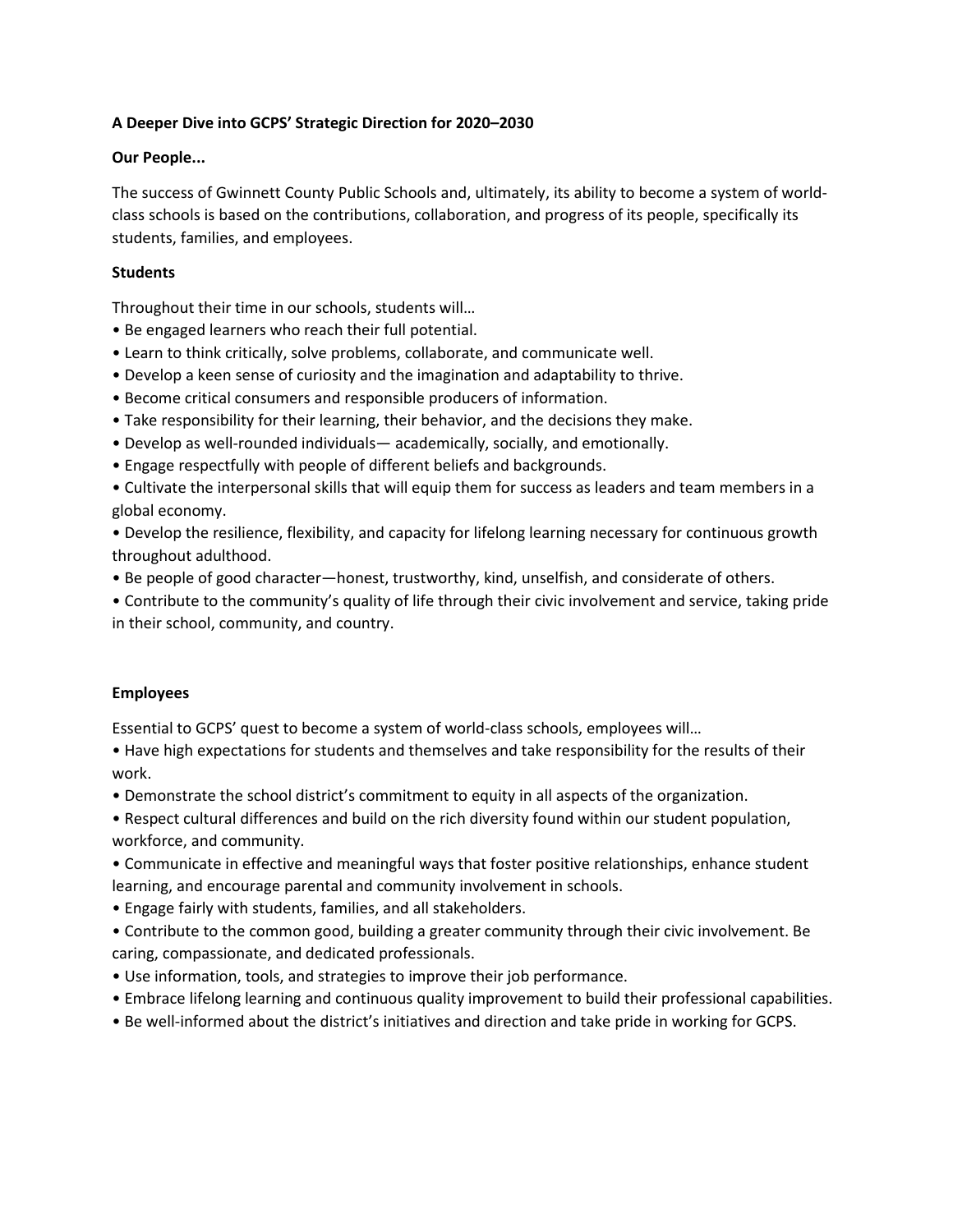#### **Families**

A child's first teachers, families will…

- Be actively engaged with their children and teachers to optimize learning.
- Encourage in their children personal responsibility, regular school attendance, and a strong work ethic.
- Ensure students come to school ready to learn each day.
- Communicate regularly with teachers and the school— sharing information, concerns, and ideas— to ensure their children's academic, social, and emotional well-being.
- Engage respectfully with people of different beliefs and backgrounds within the school community.
- Partner with the school to educate children about how personal behavior and decisions— both good and bad— can affect them and the school climate.
- Provide their children early learning opportunities that prepare them with the skills needed for a strong start in kindergarten.
- Support public education, investing time to learn about the important initiatives of the school and the district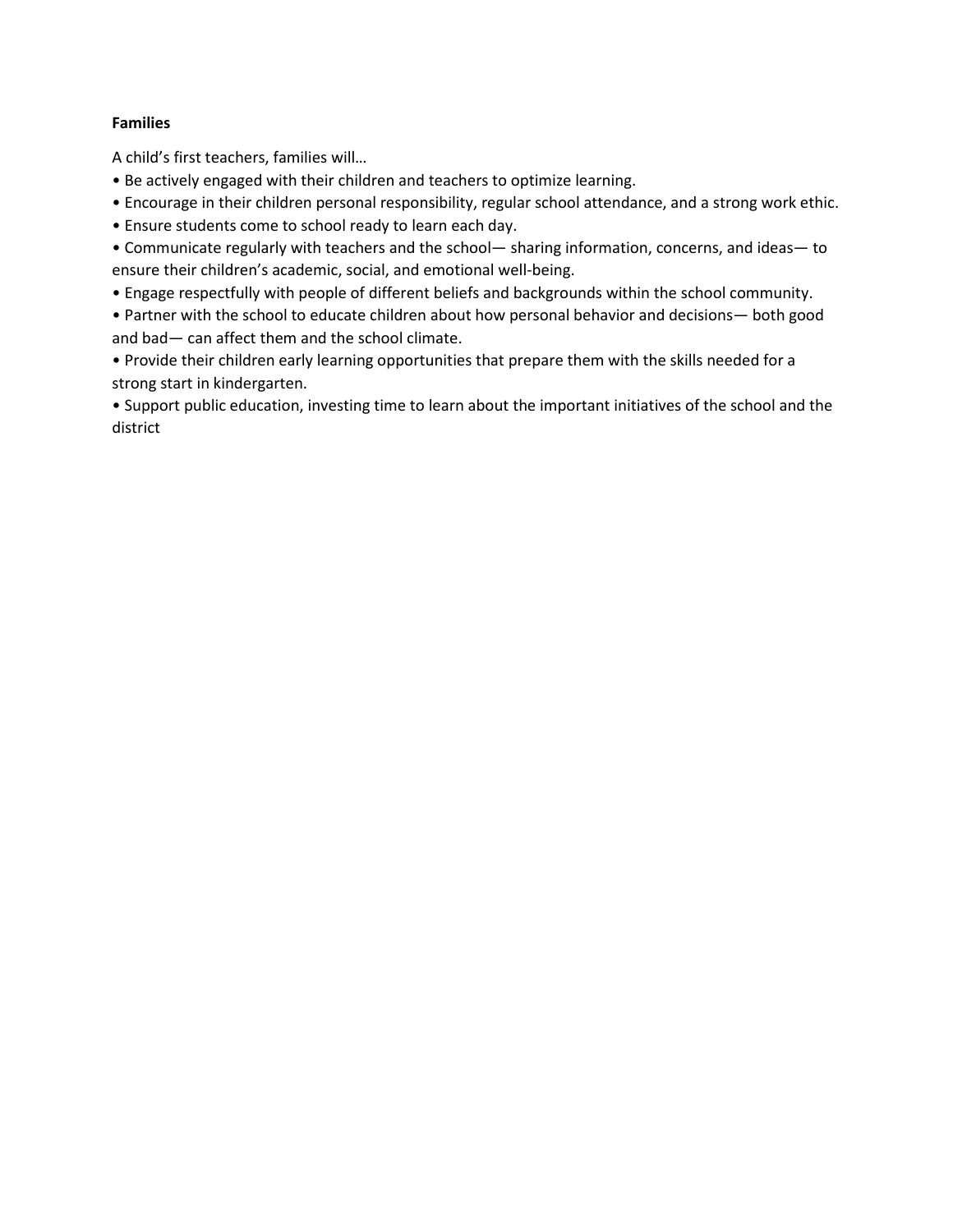# **Our Core Business...**

Gwinnett County Public Schools' core business is teaching and learning. Key to the district's continued success is its high-quality curriculum, instruction, and assessments; its ability to provide resources to support the work of its schools; and its commitment to maintaining school climates where students thrive.

# **Curriculum, Instruction, and Assessment**

Gwinnett's curriculum, instruction, and assessment program will. . .

- Be driven by the core belief that all students can learn and schools must provide them with equitable opportunities to reach their potential.
- Provide programs and learning activities that are innovative and challenging.
- Incorporate resources that connect students' prior knowledge and experiences to the lessons in the classroom.

• Lay a foundation for learning that includes high-level literacy and communication skills; a deep understanding of mathematics and its application; and fundamental knowledge and skills in a wide range of subjects.

• Motivate students to take initiative for their learning, fostering growth and student success and preparing them to be active and engaged citizens.

• Expand student choices by offering learning options that address school structures, models, and themes, and that prepare students for postsecondary study and the workplace.

- Use engaging, research-based teaching strategies to meet each student's unique learning needs.
- Employ a variety of information and data in order to increase students' learning.
- Evaluate the progress of student learning throughout the year, using multiple measures.
- Reflect current best practices in content, delivery, and evaluation.

# **Technology and Digital Resources**

The use of technology and digital resources in GCPS will…

• Incorporate emerging technologies into classroom instruction, making learning real and relevant while preparing students to compete globally after high school.

• Equip students to navigate the digital world as conscientious digital citizens, critical consumers, and responsible producers.

• Ensure employees have the technology-based knowledge, skills, training, and tools they need to be effective in their jobs.

• Continuously provide educators with reliable data that generates information essential to making instructional decisions.

• Assure safe, secure, and effective use of technology and protection of the district's data and information resources.

• Facilitate teaching and learning, enhance communication, and strengthen the link between home and school.

• Support operational and analytical excellence in the day-to-day operations of the school district.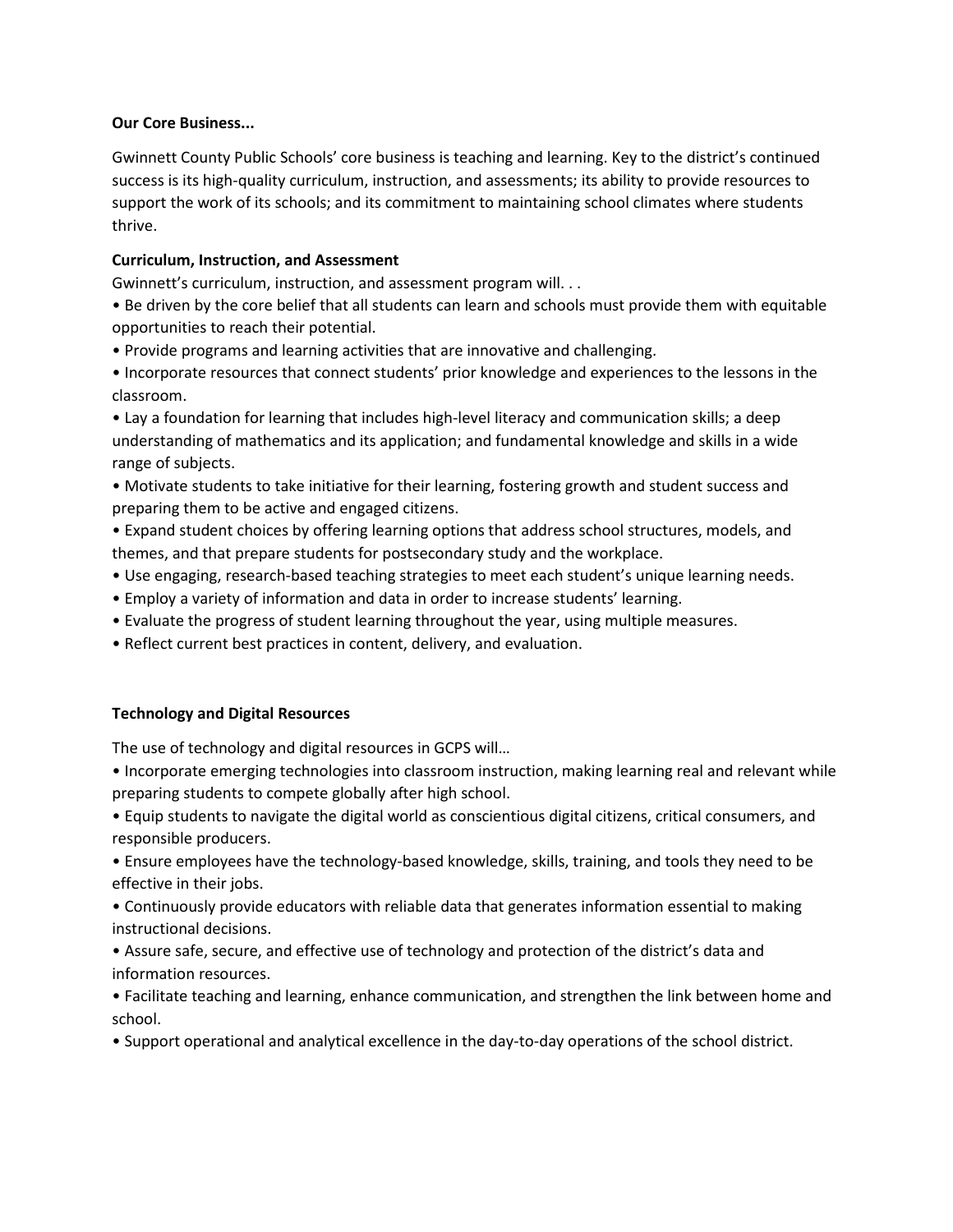# **School Climate**

Gwinnett schools will…

• Ensure children have the support they need to succeed academically.

• Promote a culturally responsive classroom that takes into account students' backgrounds, social experiences, prior knowledge, and learning styles.

- Maintain a safe, secure, orderly, and positive learning and working environment.
- Cultivate respect, empathy, and kindness throughout the learning community.
- Focus on what people have in common and build a bridge across our differences.
- Ensure that policies, procedures, and practices are implemented in a fair and equitable manner.
- Connect families with community resources that can assist with social and emotional issues and concerns that have an impact on students' wellbeing at school.
- Cultivate a culture of leadership that recognizes and builds the capacity of leaders at all levels.

• Encourage civic participation and a strong sense of community by emphasizing three areas: rights, responsibility, and respect.

• Provide a welcoming environment for all stakeholders.

# **Our Pursuit of Excellence...**

Gwinnett County Public Schools is committed to the pursuit of excellence in all aspects of the organization. Achieving that goal requires that the district have cohesive leadership, exemplary operations, effective means of communicating with and engaging stakeholders, and a culture that embraces continuous improvement and innovation.

# **Governance and Leadership**

Those who govern and manage the school district will…

- Embrace the Board of Education's core beliefs and commitments.
- Ensure that students, staff, and families have equitable access to school district resources and educational opportunities.
- Value organizational coherence and help all employees recognize the important connection between their work and teaching and learning.
- Lead by example, energizing others and executing plans that turn vision into reality.
- Promote a performance culture that insists on high standards for all, accountability for results, and continuous improvement of systems, processes, and practices.
- Identify and develop future leaders and build the capacity of those with whom they work.
- Educate the community about school and district needs and decisions in a transparent manner, and forge partnerships to support our schools.
- Value community input in school district decisions.
- Be responsible stewards of taxpayers' money and pursue the necessary resources to support worldclass schools

# **Innovation**

Gwinnett County Public Schools will…

• Engage in continuous quality improvement and innovative processes to ensure that everyday success endures.

• Explore promising education models, technologies, and ideas that enable the school district to adapt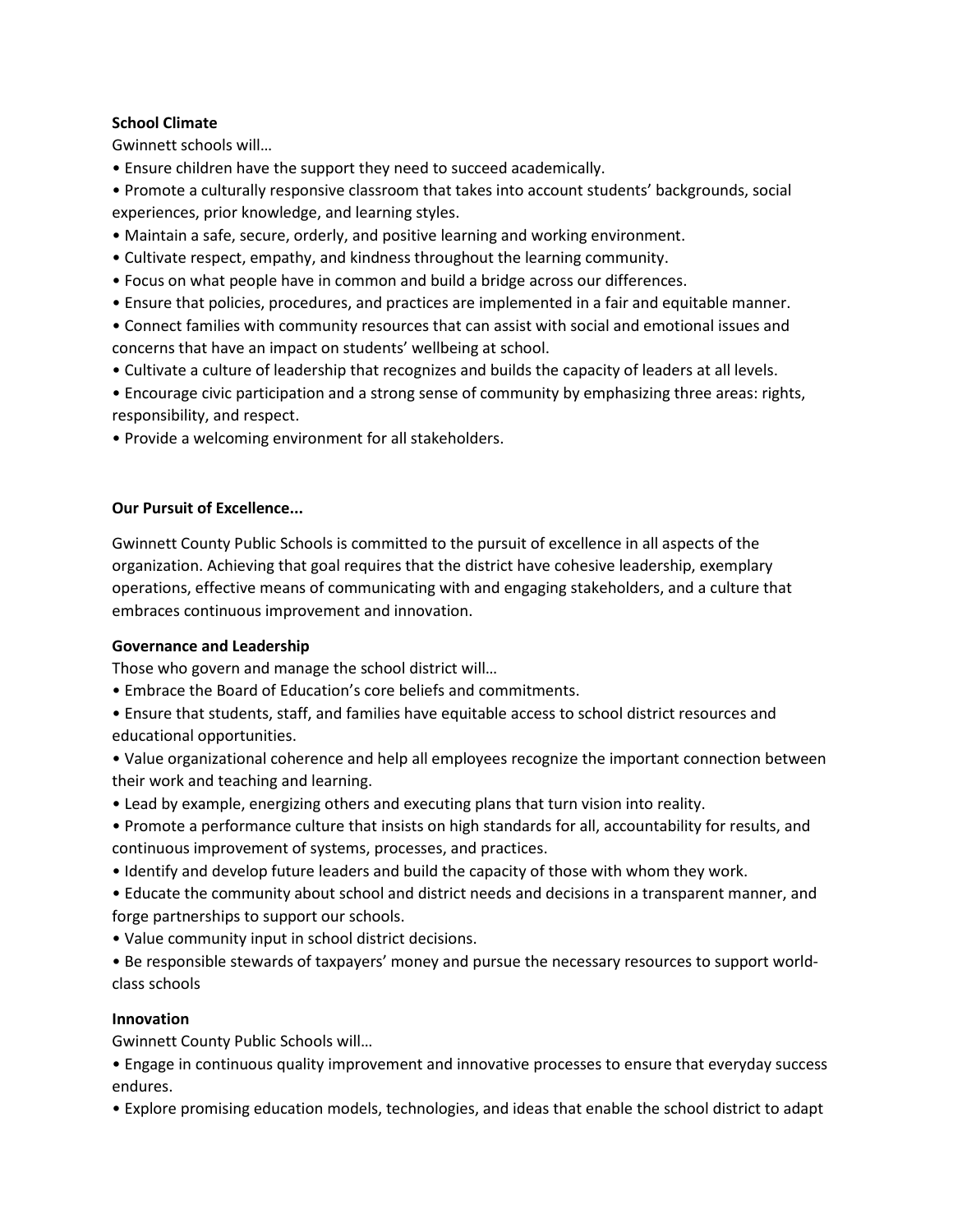continuously to meet future demands.

- Promote a climate that nurtures new ideas, encouraging creativity and adaptability.
- Strive for excellence and equity in innovation across the county.

• Take a measured approach to innovation, recognizing that even with failure come learning opportunities.

• Prepare students for the future of work in an age of rapidly emerging technologies and an evolving workplace.

• Personalize the learning experience for students.

• Continually improve in all operational areas through the use of state-of-the-art design, industry best practices, innovative strategies, and conservation principles.

#### **Operations**

Operationally, the district will…

• Design, equip, and manage schools to be safe, secure, and flexible learning environments that support high-quality teaching and learning.

- Ensure equity across the district in resource allocation and capital improvements.
- Provide buildings, grounds, and athletic facilities that are modern, attractive, comfortable, energyefficient, and well-maintained.
- Manage the district's financial, physical, and human resources through a transparent system that earns the public's trust.
- Maintain data quality, security, and privacy safeguards to ensure responsible custody of the information collected and stored that is essential to supporting educational and operational excellence.
- Provide safe, reliable, efficient, and cost-effective transportation services.
- Be future-focused in planning for growth, taking into account the aesthetic, cultural, and environmental values of the community.

• Continue to be a good corporate citizen as evidenced by the district's environmental, social, and governance practices.

#### **Communication**

Gwinnett County Public Schools will…

• Expect effective communication at all levels of the organization, reinforcing the value we place on input from internal and external stakeholders.

- Offer engagement opportunities at the school and district levels that keep students, staff, and communities informed and able to provide meaningful input.
- Reinforce that families and school staff share responsibility for maintaining effective communication between the home and the school.
- Recognize the need for varied methods of communication in order to overcome the challenges associated with language differences and limited access to technology.
- Provide accurate, timely, and relevant information through communication vehicles that stakeholders prefer.
- Position GCPS as worthy of the public's trust, support, and confidence by conveying a clear and compelling story of its instructional and operational success.

• Highlight the district as a source of community pride and a major factor in the economic vitality of the county.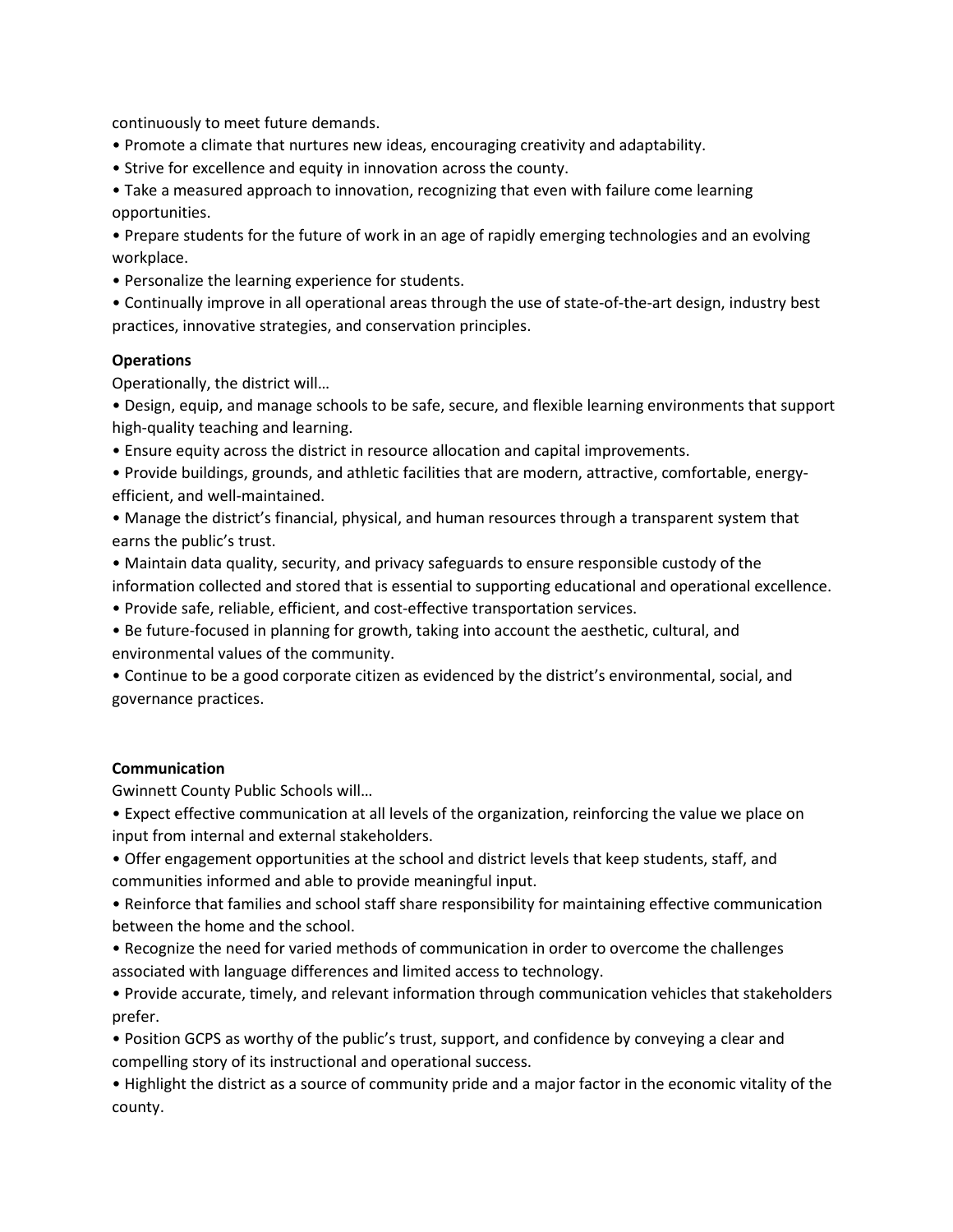# **A Snapshot of What Drives our Strategic Direction...**

# **Students**

As a result of being educated in Gwinnett County Public Schools, students graduate with the knowledge, skills, and social awareness to succeed in college, career, citizenship, and life in an ever-changing world.

# **Families**

As partners with the school, families of Gwinnett students support their children's education, reinforcing high expectations for learning and behavior and sharing accountability for their children's success.

# **Employees**

GCPS employees are passionate advocates for public education, committed to serving students and the Gwinnett community effectively, professionally, and ethically. As a result, our employees— both those who teach and those who support our teachers— are respected, appreciated, and valued.

# **Curriculum, Instruction, and Assessment**

Gwinnett County Public Schools' curriculum standards, instructional practices and resources, and assessment program are at the center of our core business— teaching and learning. The curriculum represents the essential knowledge and skills all students learn. Proven instructional practices and a focus on rigor assure that learning is optimized for every student. The assessment program provides meaningful, actionable information that helps direct each student's educational pathway.

# **Technology and Digital Resources**

Gwinnett County Public Schools provides robust, secure access to technology and digital resources that meet the evolving needs of students and staff. Safe, responsible use of technology is taught and expected so that technology resources will support learning, supplement instruction, foster collaboration, and nurture creativity and innovation across the district. Access to technology is not a barrier to student learning, and resources and technology improvements are allocated equitably among schools.

# **School Climate**

School climate speaks to the quality, culture, and character of our campuses. Gwinnett schools are places devoted to teaching and learning where a positive climate is nurtured. Fostering such a climate is the responsibility of all who are a part of a school community. It is a climate that is safe and orderly; promotes academic and behavioral excellence; encourages and maintains respectful, trusting, and caring relationships; and contributes to the success of all students.

# **Governance and Leadership**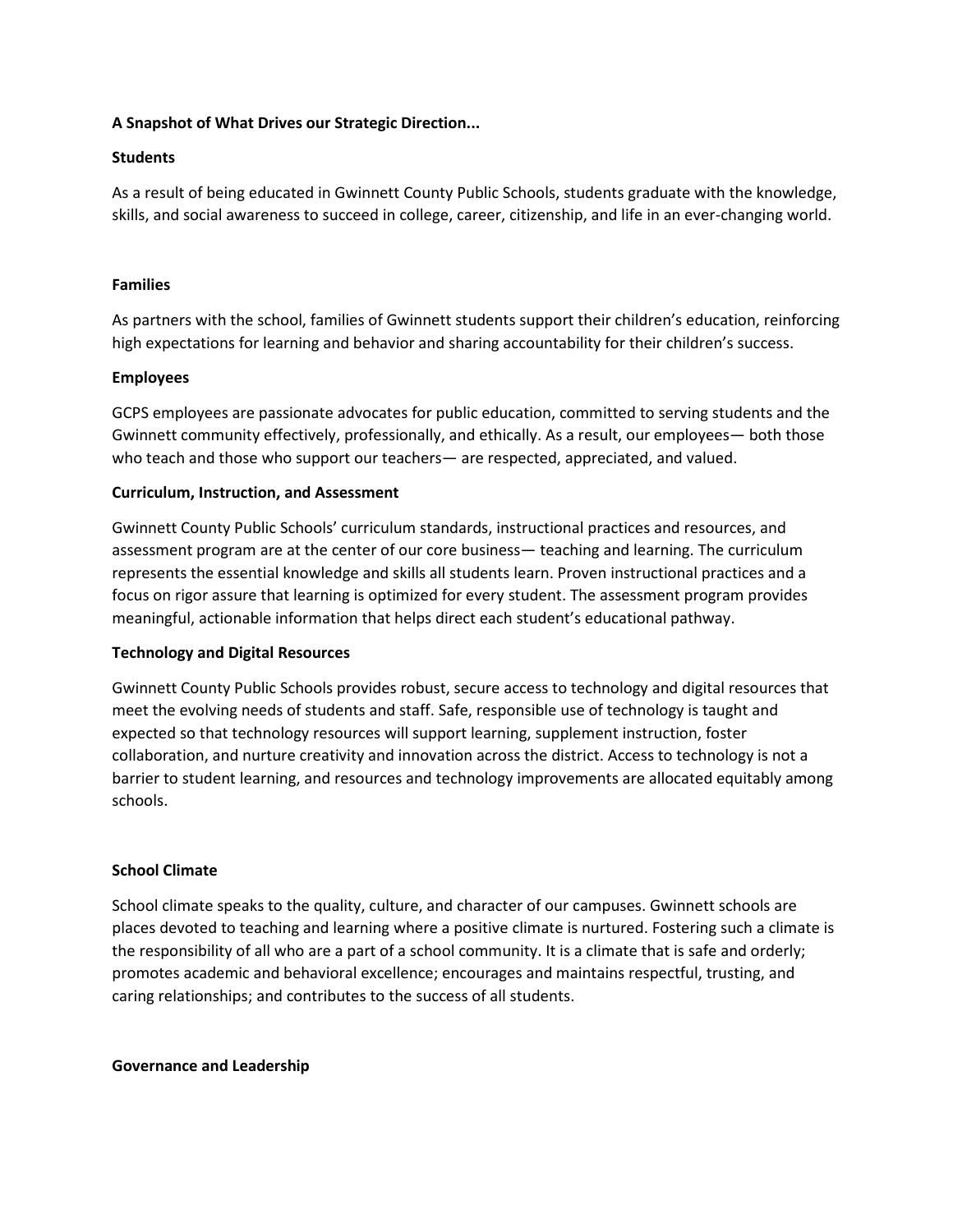Leaders at the district and school levels are passionate about students and their success. They use the district's foundational documents (vision, mission, goals, core beliefs, etc.) to guide their actions and decisions so that students' best interests are served. Striving to fulfill the promise of public education in Gwinnett County, they engage with others in the community, earning respect and trust and exhibiting integrity in all they do.

# **Operations**

The district has the facilities, infrastructure, financial means, and technological resources to advance teaching and learning. It employs proven business practices and operational strategies that meet the public's highest standards for accountability, integrity, equity, and trust.

# **Communication**

Effective communication is everyone's responsibility. GCPS promotes open, honest, reliable, two-way communication to build trust and confidence in the school community and beyond, and engage stakeholders in ongoing, meaningful, and authentic ways.

# **Innovation**

Gwinnett County Public Schools is organized to do today's work extraordinarily well, while exploring and preparing our system for the opportunities of tomorrow. In this age of rapid technological progress, organizational ambidexterity enables the district to pursue innovative approaches to all aspects of schooling— academic and operational— in order to meet the evolving needs of students, families, and the Gwinnett community.

*The Strategic Direction keeps the school district focused on its core business— teaching and learning and drives continuous improvement. It is one of the district's foundational documents, linking the vision, mission, goals, and core beliefs to initiatives and priorities, division objectives, operational management plans, and local school plans for improvement.*

# **Vision**

Gwinnett County Public Schools will become a system of world-class schools where students acquire the knowledge and skills to be successful in college and careers.

# **Mission**

The mission of Gwinnett County Public Schools is to pursue excellence in academic knowledge, skills, and behavior for each student, resulting in measured improvement against local, national, and worldclass standards.